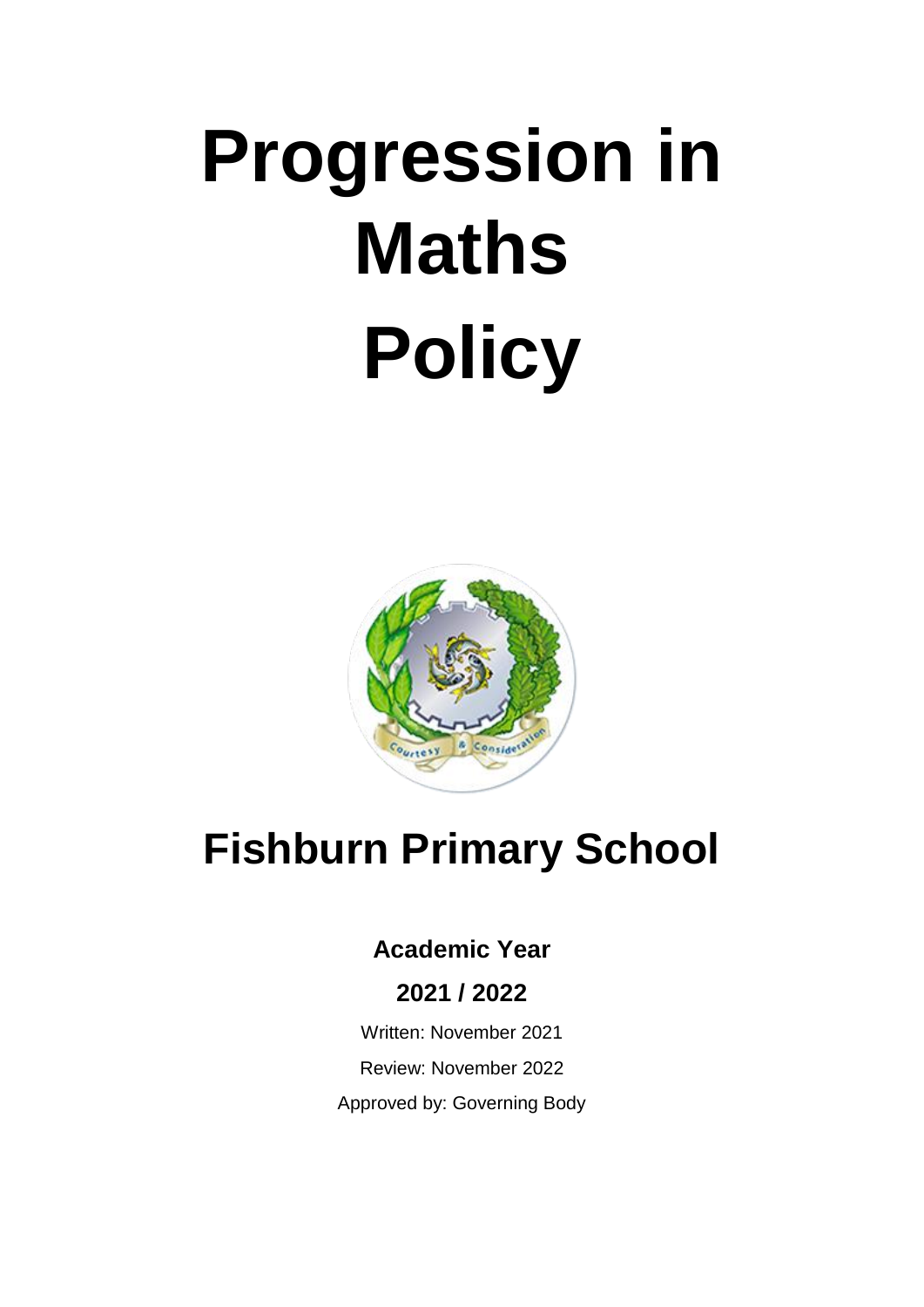# Mathematics Policy 2021\_2022

#### Introduction

At Fishburn Primary School Primary School we believe that mathematics is a tool for everyday life. It is a whole network of concepts and relationships which provide a way of viewing and making sense of the world. It is used to analyse and communicate information and ideas and to tackle a range of practical tasks and real life problems.

It is our aim to develop:

- a positive attitude towards mathematics and an awareness of the fascination of
- mathematics
- competence and confidence in mathematical knowledge, concepts and skills
- an ability to solve problems, to reason, to think logically and to work
- systematically and accurately.
- initiative and an ability to work both independently and in cooperation with
- others
- an ability to communicate mathematics
- an ability to use and apply mathematics across the curriculum and in real life
- situations
- an understanding of mathematics through a process of enquiry and experiment

#### Teaching and Learning

Through careful planning and preparation, we aim to ensure that throughout the school children are given opportunities for:

- practical activities and mathematical games
- problem solving
- individual, group and whole class discussions and activities
- open and closed tasks
- a range of methods of calculating eg. mental, pencil and paper and using a
- calculator
- working with computers as a mathematical tool

Our staff have high expectations of all children, irrespective of ability, and encourage them to be successful and achieve their full potential. Where Teaching Assistants are available, they are used to support individuals or groups, either within the class or withdrawing them for intervention strategies.

One core element in mathematics is the teaching of number, which includes substantial areas of place value, addition and subtraction, multiplication and division, fractions (including decimals from Year 4 and percentages from Year 5), and ratio & proportion and algebra (in Year 6). Other areas of mathematics include measurement, geometry (properties of shape, and position and direction) and statistics.

Children are encouraged to apply their skills in real life experiences, both in and outside the context of the school. The outdoor environment is used to enhance their learning experiences.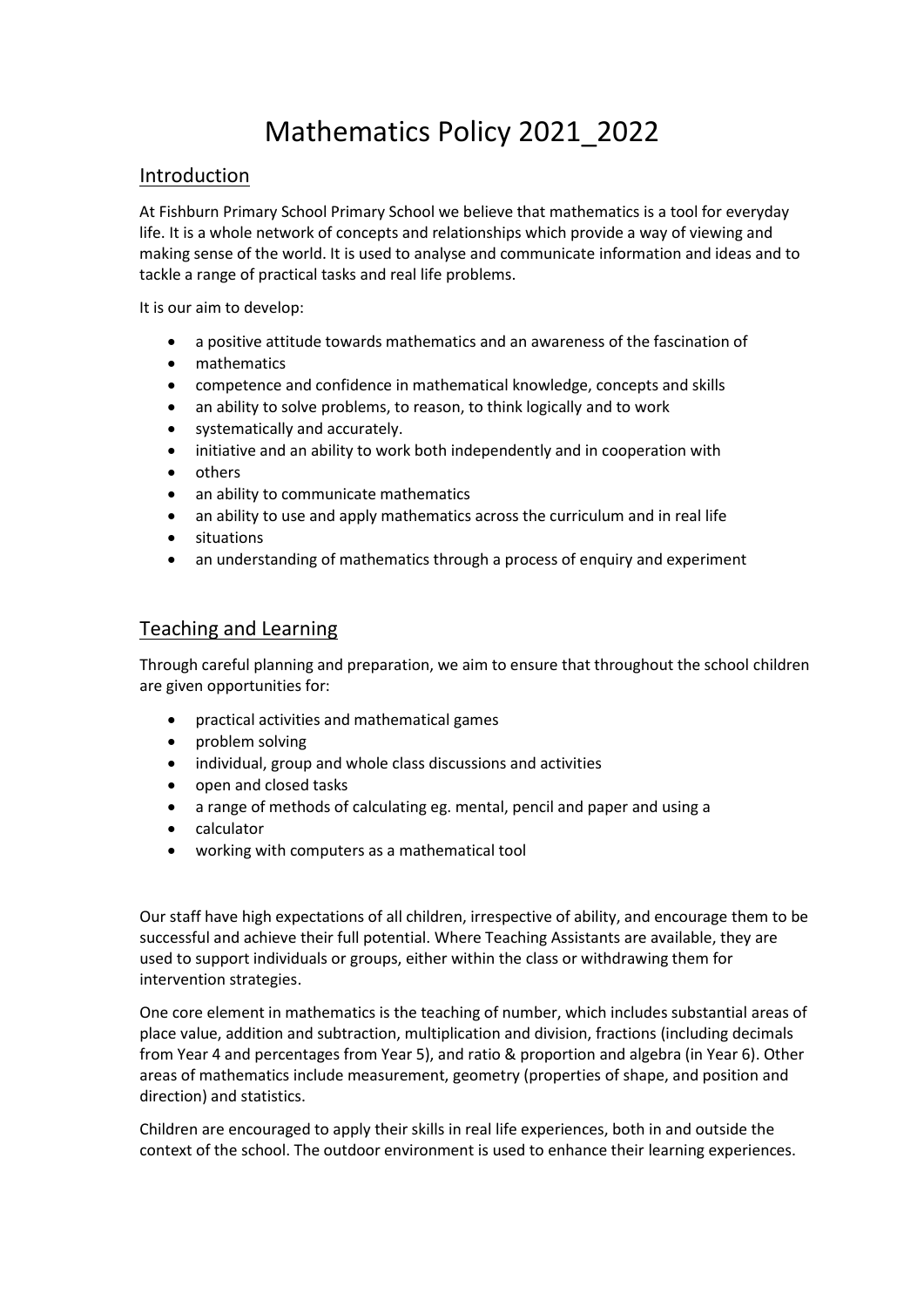Throughout the whole curriculum opportunities exist to extend and promote mathematics. Teachers seek to make links between maths and other curriculum subjects.

We use a range of practical equipment and resources to support children's learning throughout EYFS, KS1 and Key Stage 2.

#### Teachers' Planning and Organisation

Our teaching of mathematics is based on the mathematics programme of study in the revised national curriculum (2014) and supported by White Rose.

The approach to the teaching of mathematics within the school is based on:

- a mathematics lesson every day in Key Stage 1 and 2, with a clear focus on direct, instructional teaching and interactive oral work with both the whole class and smaller ability groups
- through both child-initiated and adult-led activities in the Early Years Foundation Stage.
- Key Stage 1 and 2 teachers plan lessons encompassing the aims and content National Curriculum 2014 and follow a common format following White Rose.
- Teachers of the Reception children plan teaching and learning opportunities based on children's age and stage of development, ensuring that they are working towards the Early Learning Goals in the Mathematics
- Reception to Y6 use White Rose small steps in order to guide planning and ensure progression throughout the school.

#### Differentiation

As we follow White Rose maths, differentiation can appear minimal as all children are expected to access their own year group's work although some will be working at greater depth. However, where differentiation is necessary, this should be incorporated into mathematics lessons and can be done in various ways:

- Differentiated Activities which can be accessed by children of different abilities, supporting and challenging all.
- Common Tasks which are open ended activities/investigations where differentiation is by outcome.
- Resourcing which provides a variety of uses depending on abilities eg. counters, cubes, 100 squares, number lines, mirrors.
- Extension activities often sources through White Rose maths in order to provide extra challenge.
- Paired work support where the children support each other
- Teacher direct support

Fishburn Primary School also has a 'Progression in Calculation Policy", which is used throughout the school to ensure the continuing, and gradual, development of number skills. We endeavour to help parents understand some of these different methods too, particularly for understanding and supporting homework.

Many aspects of mathematics are taught in a variety of different ways. Our aim is to encourage children to learn a range of methods to calculate both mentally and using compact written methods.

The national curriculum programme of study includes expectations for each year group from Year 1 through to Year 6 as average expectations for the majority of children in that year group.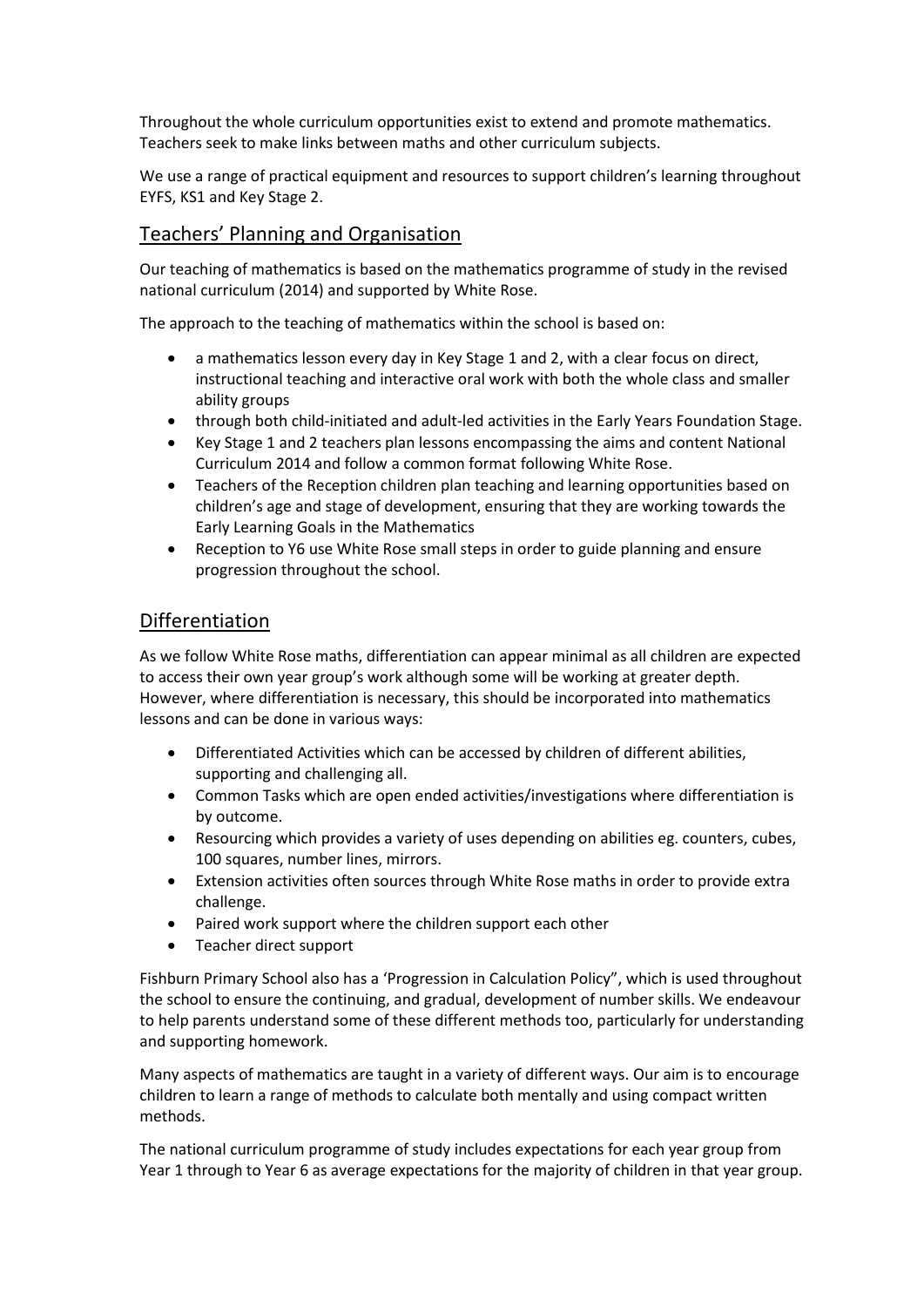#### SEND and Gifted and Talented

Children with SEN are normally taught within the daily mathematics lesson (please see the section on differentiation). When additional support staff are available to support groups or individual children they may withdraw small groups to use mathematics intervention materials.

Within the daily mathematics lesson teachers not only provide activities to support children who find mathematics difficult, but also activities that provide appropriate challenges for children who are high achievers in mathematics.

#### Equal Opportunities

All children should have equal access to the curriculum, irrespective of particular circumstances such as race, background, gender and capability.

#### Pupils' Records of their Work

There are occasions when it is both quick and convenient to carry out written calculations. It is also important to record aspects of mathematical investigations. Children are taught a variety of methods for recording their work and they are encouraged and helped to use the most appropriate and convenient method of recording.

A range of work/ exercise books are provided for pupils to record their work, which are appropriate the age and key stage of the children.

#### **Marking**

The marking of mathematics work follows the whole school marking policy and consists of both verbal and written feedback. Children are also encouraged to self mark in green pen. Next steps will often be provided as challenge or to consolidate or correct learning.

#### Assessment and Record Keeping

As well as formative assessment by the class teacher, children are formally assessed at the end of every term using the White Rose End of Term assessment materials. In order to be seen as working at standard, a pass rate of 60% is required. These results are only a guide and the teacher should use his / her judgment of what is seen in the classroom environment and in books to provide further evidence before a judgement is made.

In the Foundation Stage, progress across the year is assessed against the Developmental Matters and Early Learning Goals of the Early Years Foundation Stage Curriculum. A final judgement is made in the Summer Term as part of the Foundation Stage Profile. Assessments are based on observations of child-led activities and through adult focussed activities.

Year 6 will have weekly assessments from January onwards as SATs practise. This will provide a guide to what to expect in the SATS and will be used to indicate any weaknesses in the abilities of the class, which will be addressed in revision sessions.

#### Reporting to Parents

Parents will be invited to meet with the teacher at least twice in the academic year and an End of School Year report will be provided. Y6 parents will have a meeting at the start of Y6 when SATs will be shown, what they can do to help will be discussed. There will be extra parents' evenings for children who may not be on target to achieve their potential.

#### Monitoring and Evaluation